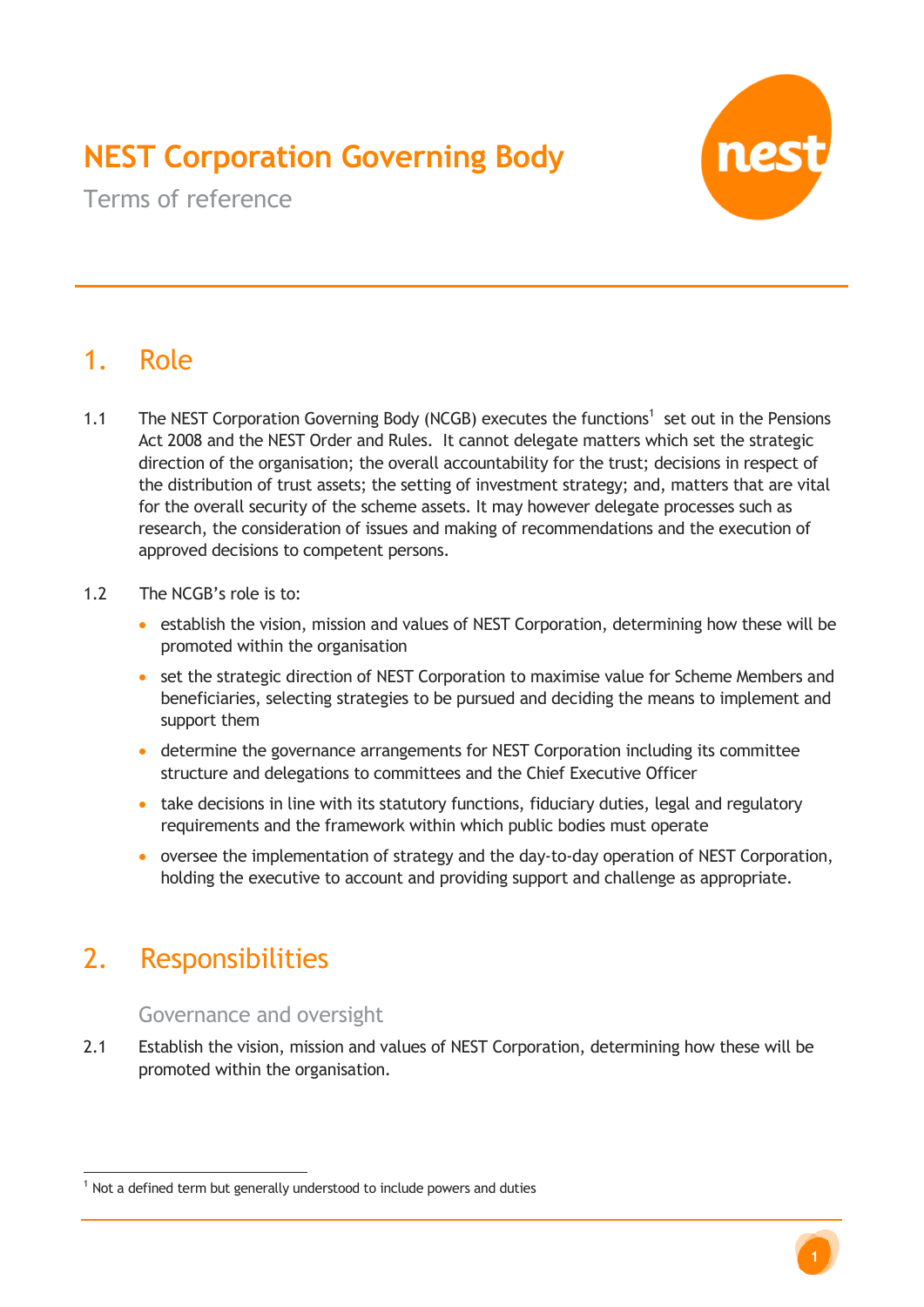- 2.2 Establish Committees of the NEST Corporation Governing Body and approve the members and chairs of these committees and changes to their membership, composition and terms of reference<sup>2</sup>.
- 2.3 Approve delegations to NEST Corporation Committees, Sub-Committees, the Chief Executive Officer and other staff.
- 2.4 Delegate appropriate levels of authority to the Chief Executive Officer and monitor and evaluate the Chief Executive Officer's implementation of policies, strategies and business plans.
- 2.5 Appoint the Chief Executive Officer.
- 2.6 Make and maintain consultation arrangements with members and participating employers.
- 2.7 Appoint the Chairs and Members of the Employers' and Members' Panels.
- 2.8 Appoint the Scheme Administrator for Finance Act purposes.
- 2.9 Take decisions relating to other powers fully reserved to the NEST Corporation Governing Body as set out in the schedule of fully reserved powers.
- 2.10 Take decisions on matters delegated to committees or to the Chief Executive Officer for recommendation to the NEST Corporation Governing Body as set out in the schedule of delegations, including approval of the Annual Report and Accounts for NEST Corporation and the NEST Scheme<sup>3</sup>.
- 2.11 Approve corporate governance policies and changes to these and ensure compliance with regulatory and best practice guidelines and reporting and disclosure requirements for NEST Corporation and the NEST Scheme<sup>4</sup>.
- 2.12 Approve the Framework Agreement and Memorandum of Understanding with the Department for Work and Pensions and any changes to this<sup>5</sup>.
- 2.13 Approve changes to NEST Rules and approve responses to consultations on the NEST Order<sup>6</sup>.
- 2.14 Ensure collective capability to discharge duties effectively through tailored training and development and regular assessment of skills and performance for Trustee Members.
- 2.15 Determine the strategic options, selecting those to be pursued and deciding the means to implement and support them.
- 2.16 Approve the Corporate Plan.

**EXECUTE 2**<br>To be recommended by the Nominations and Governance Committee.

 $3$  To be recommended by the Audit Committee.

<sup>&</sup>lt;sup>4</sup> To be recommended by the Nominations and Governance Committee.

<sup>&</sup>lt;sup>5</sup> To be recommended by the Nominations and Governance Committee.

<sup>&</sup>lt;sup>6</sup> To be recommended by the Nominations and Governance Committee. The Trustee must consult on proposed changes to the Rules.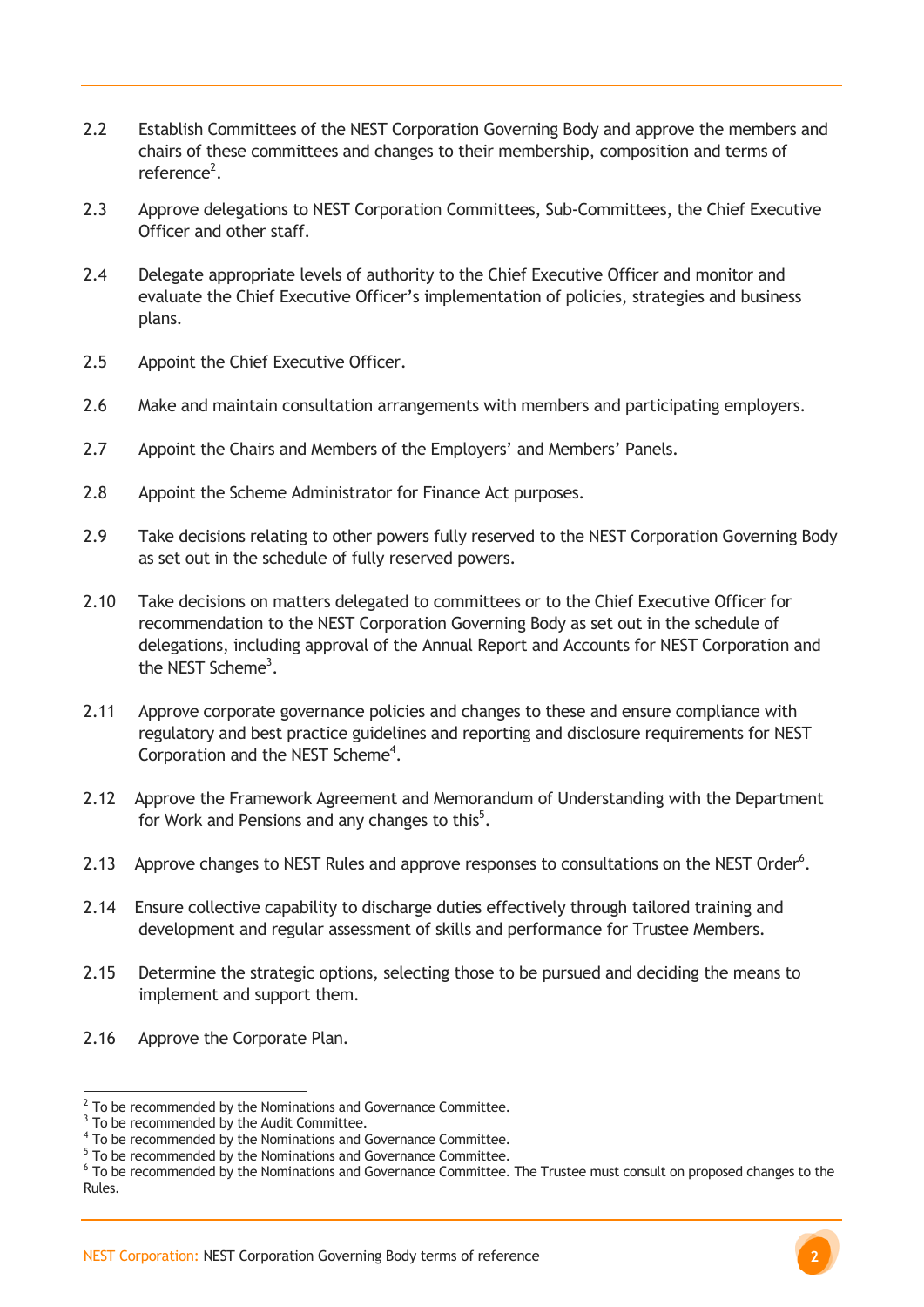- 2.17 Approve the Statement of Investment Principles (SIP) and changes to the SIP<sup>7</sup>.
- 2.18 Approve the overall risk strategy, including risk appetite and tolerance<sup>8</sup>.

Finance

- 2.19 Approve the funding plan and drawdown mechanisms annually.
- 2.20 Application of money secured through the funding plan.
- 2.21 Decide the level of charges for NEST Corporation functions.
- 2.22 Approve the NEST Corporation budget.
- 2.21 Approve the borrowing of money (n.b. this requires the consent of the Secretary of State).
- 2.22 Approve the Annual Report and Accounts for the Corporation and the Scheme.

#### **Oversight**

- 2.23 Determine the monitoring criteria and monitoring processes to oversee the implementation of strategy and the day-to-day operation of NEST Corporation.
- 2.24 Receive regular reports from the Committees of the NEST Corporation Governing Body and from its Chief Executive Officer.

### 3. Membership, quorum, attendance, procedures, resources

- 3.1 The NEST Corporation Governing Body will meet according to a schedule agreed by its Members. Apologies for absence shall be given in advance to the Secretariat. Individuals who are unable to attend are invited to raise any points with the Chairman in advance of the meeting.
- 3.2 The quorum for the NEST Corporation Governing Body is **five** Trustee Members. A duly convened meeting of the NEST Corporation Governing Body at which a quorum is present shall be competent to exercise all or any of the authorities, powers and discretions vested in the Governing Body.
- 3.3 In the absence of the Chairman the Deputy Chair shall chair the meeting. In the absence of both the Chairman and the Deputy Chair the remaining Trustee Members shall elect one of their number to Chair the meeting.
- 3.4 Decisions will normally be reached by consensus but any Trustee Member may call for a vote. Where necessary voting will be by a show of hands and in any equality of voting the Chair of the meeting shall have a casting vote.

 $\overline{a}$ 

 $^7$  To be recommended by the Investment Committee, which must first consult the Members' and Employers' Panels.

<sup>&</sup>lt;sup>8</sup> To be recommended by the Risk Committee.